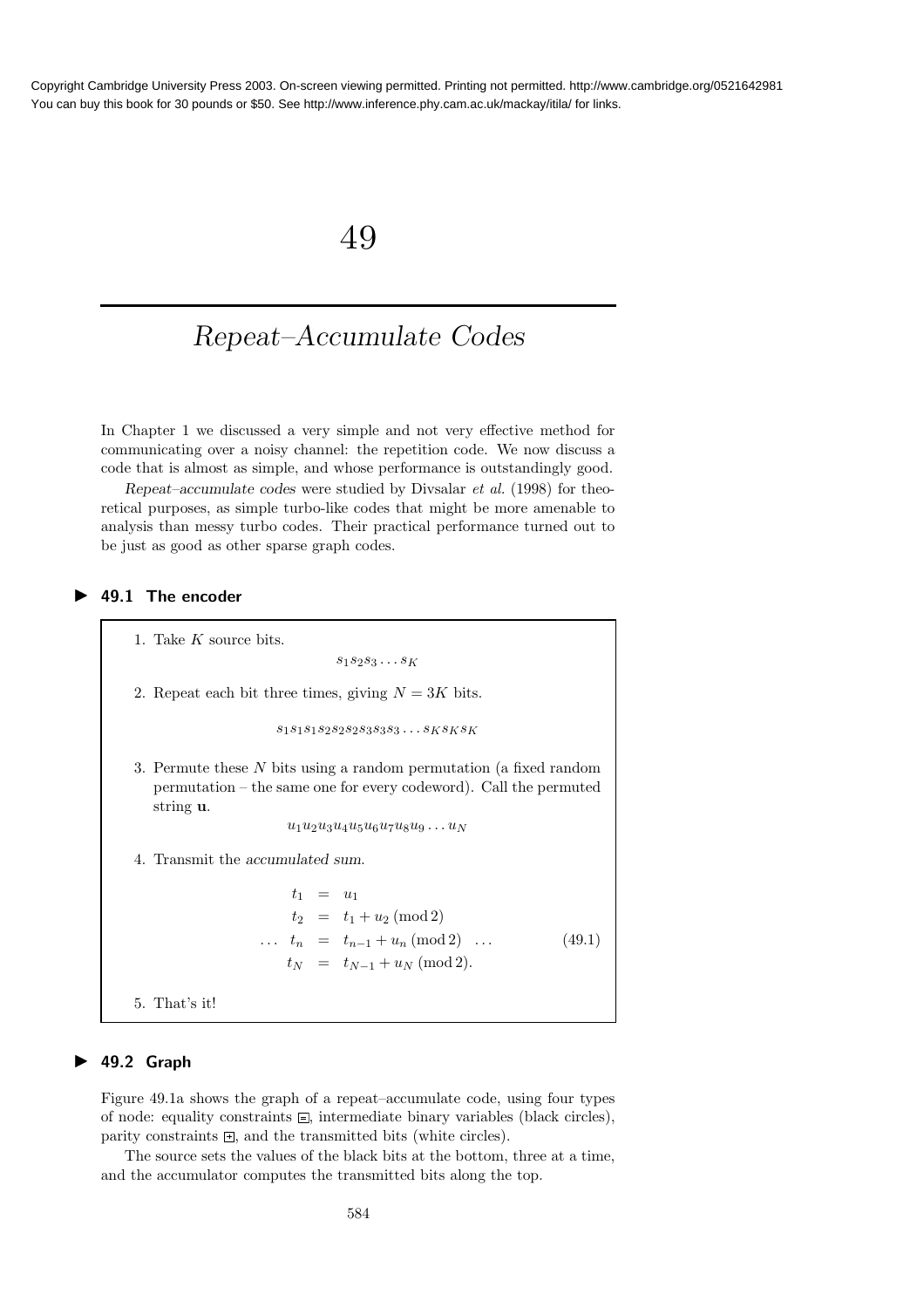#### 49.3: Decoding 585



Figure 49.1. Factor graphs for a repeat–accumulate code with rate 1/3. (a) Using elementary nodes. Each white circle represents a transmitted bit. Each  $\pm$ constraint forces the sum of the 3 bits to which it is connected to be even. Each black circle represents an intermediate binary variable. Each  $\equiv$  constraint forces the three variables to which it is connected to be equal.

(b) Factor graph normally used for decoding. The top rectangle represents the trellis of the accumulator, shown in the inset.

Figure 49.2. Performance of six rate-1/<sup>3</sup> repeat–accumulate codes on the Gaussian channel. The blocklengths range from  $N = 204$ to  $N = 30000$ . Vertical axis: block error probability; horizontal axis:  $E_b/N_0$ . The dotted lines show the frequency of undetected errors.

This graph is a factor graph for the prior probability over codewords, with the circles being binary variable nodes, and the squares representing two types of factor nodes. As usual, each  $\pm$  contributes a factor of the form  $\mathbb{1}[\sum x=0 \mod 2]$ ; each  $\equiv$  contributes a factor of the form  $\mathbb{1}[x_1 = x_2 = x_3]$ .

#### ▶ 49.3 Decoding

The repeat–accumulate code is normally decoded using the sum–product algorithm on the factor graph depicted in figure 49.1b. The top box represents the trellis of the accumulator, including the channel likelihoods. In the first half of each iteration, the top trellis receives likelihoods for every transition in the trellis, and runs the forward–backward algorithm so as to produce likelihoods for each variable node. In the second half of the iteration, these likelihoods are multiplied together at the  $\equiv$  nodes to produce new likelihood messages to send back to the trellis.

As with Gallager codes and turbo codes, the stop-when-it's-done decoding method can be applied, so it is possible to distinguish between undetected errors (which are caused by low-weight codewords in the code) and detected errors (where the decoder gets stuck and knows that it has failed to find a valid answer).

Figure 49.3 shows the performance of six randomly constructed repeat– accumulate codes on the Gaussian channel. If one does not mind the error floor which kicks in at about a block error probability of 10−<sup>4</sup> , the performance is staggeringly good for such a simple code (c.f. figure 47.17).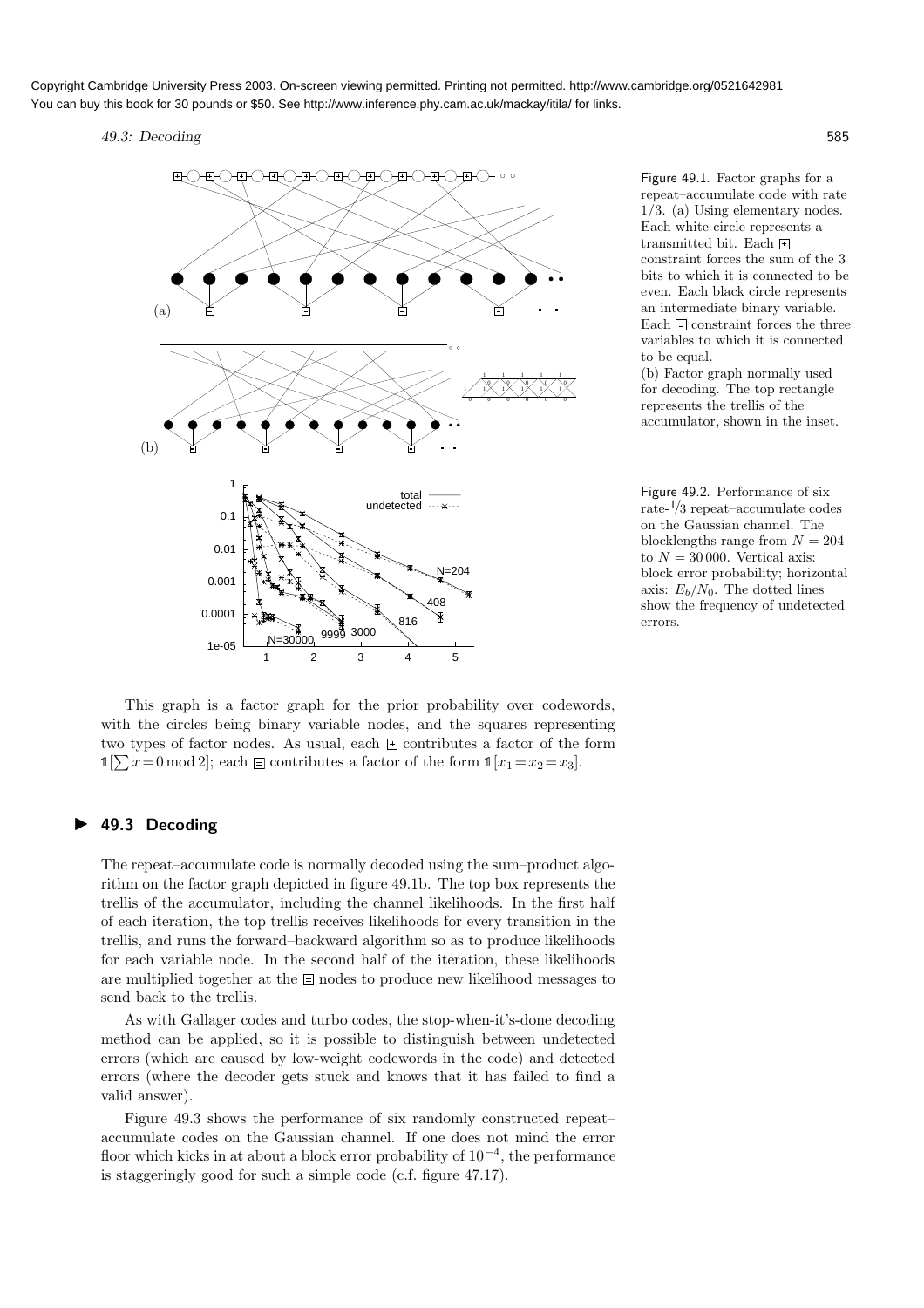586 49 — Repeat–Accumulate Codes





#### ▶ 49.4 Empirical distribution of decoding times

It is interesting to study the number of iterations  $\tau$  of the sum–product algorithm required to decode a sparse graph code. Given one code and a set of channel conditions the decoding time varies randomly from trial to trial. We find that the histogram of decoding times follows a power law,  $P(\tau) \propto \tau^{-p}$ , for large  $\tau$ . The power p depends on the signal to noise ratio and becomes smaller (so that the distribution is more heavy-tailed) as the signal to noise ratio decreases. We have observed power laws in repeat–accumulate codes and in irregular and regular Gallager codes. Figures 49.3(ii) and (iii) show the distribution of decoding times of a repeat–accumulate code at two different signal-to-noise ratios. The power laws extend over several orders of magnitude.

Exercise  $49.1$ .<sup>[5]</sup> Investigate these power laws. Does density evolution predict them? Can the design of a code be used to manipulate the power law in a useful way?

#### ▶ 49.5 Generalized parity-check matrices

I find that it is helpful when relating sparse graph codes to each other to use a common representation for them all. Forney (2001) introduced the idea of a normal graph in which the only nodes are  $\boxplus$  and  $\boxplus$  and all variable nodes have degree one or two; variable nodes with degree two can be represented on edges that connect a  $\boxplus$  node to a  $\boxplus$  node. The generalized parity-check matrix is a graphical way of representing normal graphs. In a parity-check matrix, the columns are transmitted bits, and the rows are linear constraints. In a generalized parity-check matrix, additional columns may be included, which represent state variables that are not transmitted. One way of thinking of these state variables is that they are punctured from the code before transmission.

State variables are indicated by a horizontal line above the corresponding columns. The other pieces of diagrammatic notation for generalized parityFigure 49.3. Histograms of number of iterations to find a valid decoding for a repeat–accumulate code with source block length  $K = 10000$  and transmitted block length  $N = 30000$ . (a) Block error probability versus signal to noise ratio for the RA code. (ii.b) Histogram for  $x/\sigma = 0.89$ ,  $E_b/N_0 = 0.749$  dB. (ii.c)  $x/\sigma = 0.90, E_b/N_0 = 0.846 \text{ dB}.$ (iii.b, iii.c) Fits of power laws to (ii.b)  $(1/\tau^6)$  and (ii.c)  $(1/\tau^9)$ .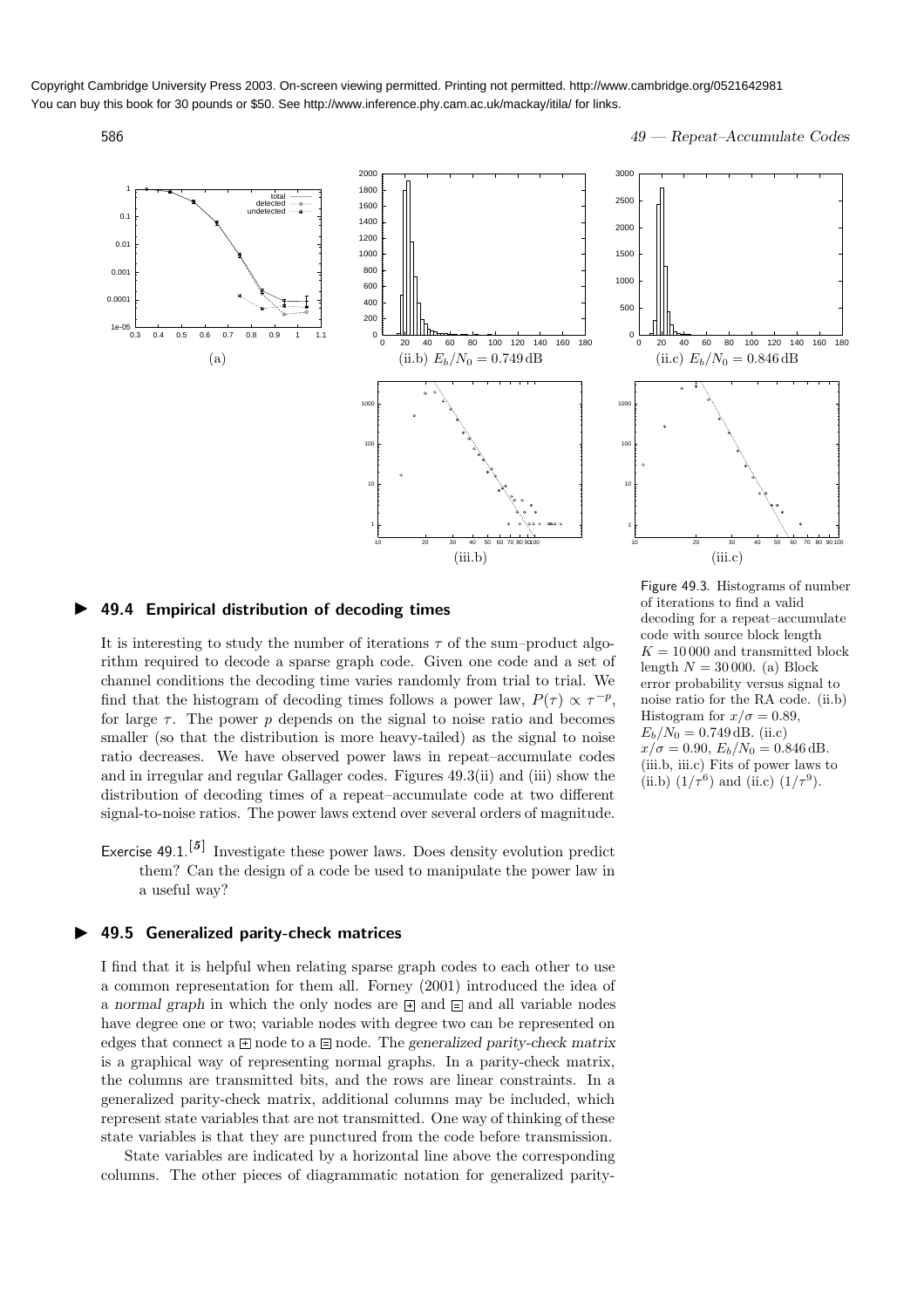49.5: Generalized parity-check matrices 587



Figure 49.4. The generator matrix, parity-check matrix, and a generalized parity-check matrix of a repetition code with rate  $\frac{1}{3}$ .

check matrices are, as in (MacKay, 1999b; MacKay et al., 1998):

- A diagonal line in a square indicates that that part of the matrix contains an identity matrix.
- Two or more parallel diagonal lines indicate a band-diagonal matrix with a corresponding number of 1s per row.
- A horizontal ellipse with an arrow on it indicates that the corresponding columns in a block are randomly permuted.
- A vertical ellipse with an arrow on it indicates that the corresponding rows in a block are randomly permuted.
- An integer surrounded by a circle represents that number of superposed random permutation matrices.

Definition. A generalized parity-check matrix is a pair  ${A, p}$ , where **A** is a binary matrix and p is a list of the punctured bits. The matrix defines a set of valid vectors x, satisfying

$$
\mathbf{A}\mathbf{x} = 0; \tag{49.2}
$$

for each valid vector there is a codeword  $t(x)$  that is obtained by puncturing from x the bits indicated by p. For any one code there are many generalized parity-check matrices.

The rate of a code with generalized parity-check matrix  ${A, p}$  can be estimated as follows. If **A** is  $L \times M'$ , and **p** punctures S bits and selects N bits for transmission  $(L = N + S)$ , then the effective number of constraints on the codeword, M, is

$$
M = M' - S,\t\t(49.3)
$$

the number of source bits is

$$
K = N - M = L - M',
$$
\n(49.4)

and the rate is greater than or equal to

$$
R = 1 - \frac{M}{N} = 1 - \frac{M' - S}{L - S}.
$$
\n(49.5)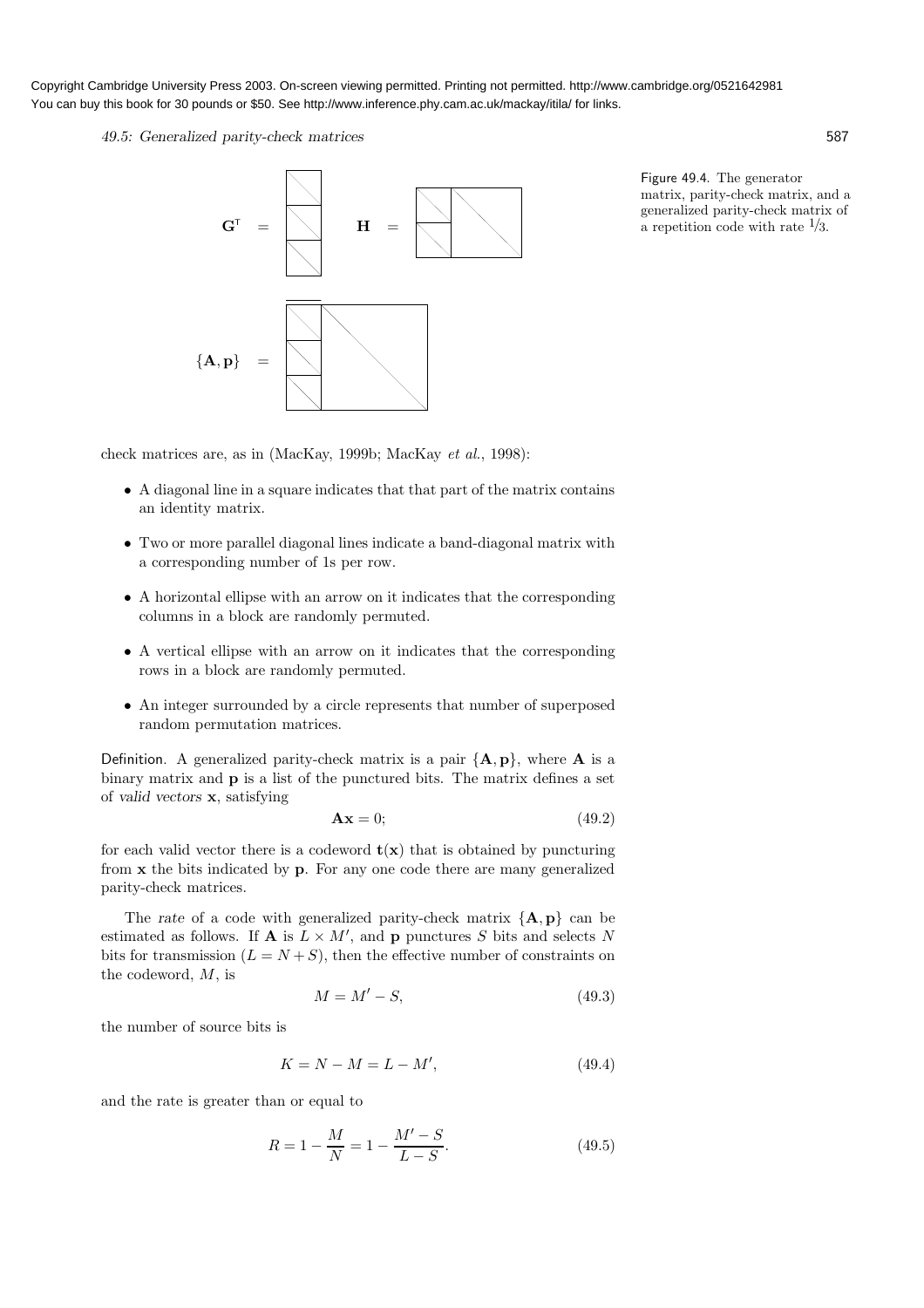

588 49 — Repeat–Accumulate Codes

Figure 49.5. The generator matrix and parity-check matrix of a systematic low-density generator-matrix code. The code has rate  $\frac{1}{3}$ .

Figure 49.6. The generator matrix and generalized parity-check matrix of a non-systematic low-density generator-matrix code. The code has rate  $\frac{1}{2}$ .

### Examples

Repetition code. The generator matrix, parity-check matrix, and generalized parity-check matrix of a simple rate-1/<sup>3</sup> repetition code are shown in figure 49.4.

Systematic low-density generator-matrix code. In an  $(N, K)$  systematic lowdensity generator-matrix code, there are no state variables. A transmitted codeword  $t$  of length  $N$  is given by

$$
\mathbf{t} = \mathbf{G}^{\mathsf{T}} \mathbf{s},\tag{49.6}
$$

where

$$
\mathbf{G}^{\mathsf{T}} = \left[ \begin{array}{c} \mathbf{I}_K \\ \mathbf{P} \end{array} \right],\tag{49.7}
$$

with  $I_K$  denoting the  $K \times K$  identity matrix, and **P** being a very sparse  $M \times K$ matrix, where  $M = N - K$ . The parity-check matrix of this code is

$$
\mathbf{H} = [\mathbf{P}|\mathbf{I}_M].\tag{49.8}
$$

In the case of a rate  $\frac{1}{3}$  code, this parity-check matrix might be represented as shown in figure 49.5.

Non-systematic low-density generator-matrix code. In an  $(N, K)$  non-systematic low-density generator-matrix code, a transmitted codeword  $t$  of length  $N$  is given by

$$
\mathbf{t} = \mathbf{G}^{\mathsf{T}} \mathbf{s},\tag{49.9}
$$

where  $G^{\dagger}$  is a very sparse  $N \times K$  matrix. The generalized parity-check matrix of this code is

$$
\mathbf{A} = \left[ \overline{\mathbf{G}^{\mathsf{T}}} \vert \mathbf{I}_{N} \right],\tag{49.10}
$$

and the corresponding generalized parity-check equation is

$$
\mathbf{A}\mathbf{x} = 0, \quad \text{where } \mathbf{x} = \begin{bmatrix} \mathbf{s} \\ \mathbf{t} \end{bmatrix}.
$$
 (49.11)

Whereas the parity-check matrix of this simple code is typically a complex, dense matrix, the generalized parity-check matrix retains the underlying simplicity of the code.

In the case of a rate- $\frac{1}{2}$  code, this generalized parity-check matrix might be represented as shown in figure 49.6.

Low-density parity-check codes and linear MN codes. The parity-check matrix of a rate-1/3 low-density parity-check code is shown in figure 49.7a.



Figure 49.7. The generalized parity-check matrices of (a) a rate- $\frac{1}{3}$  Gallager code with  $M/2$ columns of weight 2; (b) a rate- $\frac{1}{2}$ linear MN code.